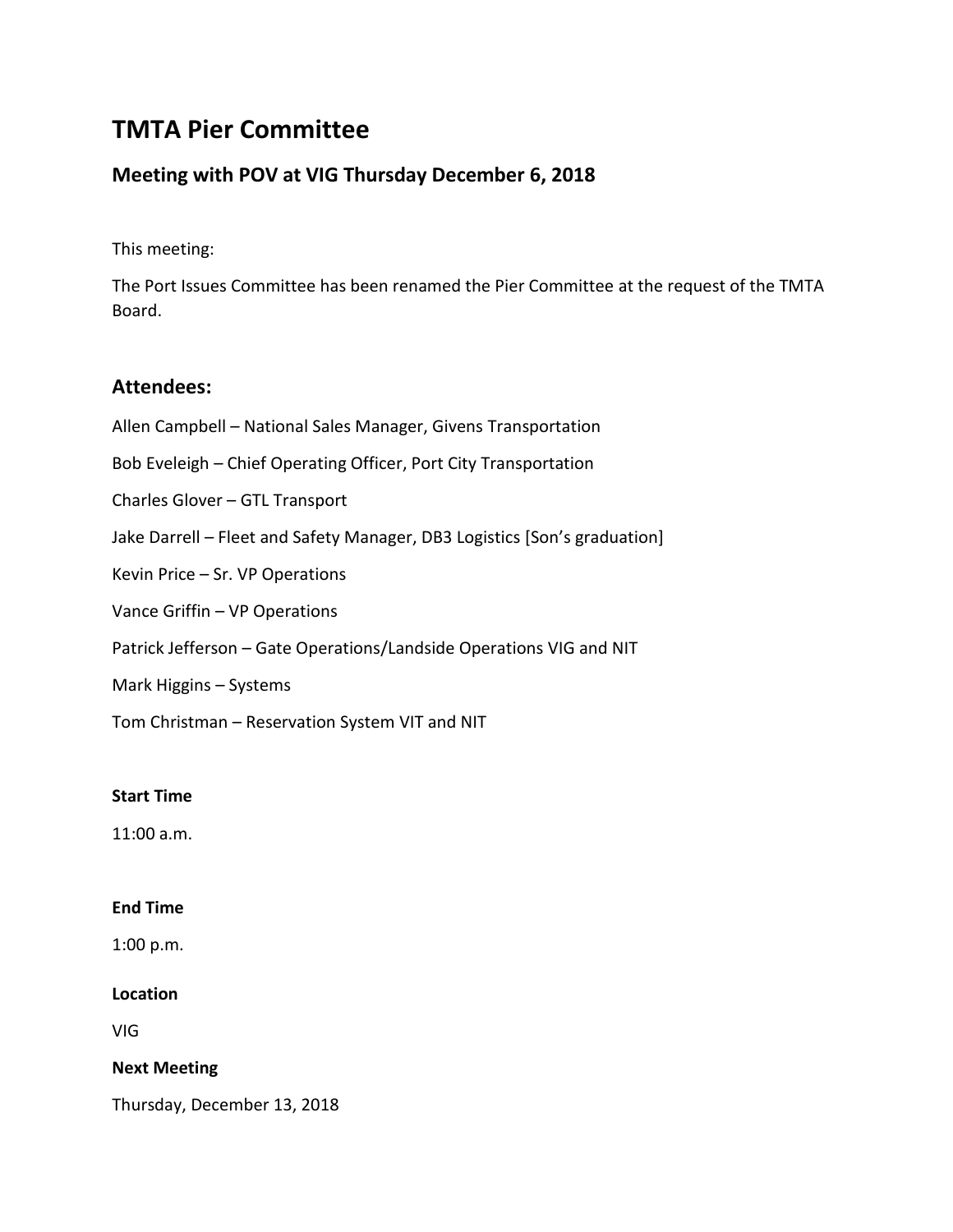# **Notes/Findings from 12-6-2018 Meeting**

#### **Organizing Action Items/Consolidating Efforts**

The current list of 35 initiatives requested by TMTA, MCC, VMA and For Truckers by Truckers was discussed and absorbed a significant portion of the meeting. Roughly 27 of the items have been addressed and answered with a Yes or No. Some have been communicated to the Motor Carrier community. After some discussion it was agreed that 27 items are closed and the resolution of each needs to be communicated to all parties in a single document. The Port will prepare a summary to distribute to the parties preferably by the next MCC meeting. The remaining 8 items have been transferred to the Pier Committee's list of action items for resolution.

#### **Operating Hours**

The Port will publish hours for each facility including hours for the services available at each facility. Portal hours will be included to eliminate driver confusion over portal hours vs the hours the Port is open.

The Committee asked for all reservation hours to be published with ending times formatted as XX:59 to eliminate confusion about when reservation hours end. For example, mandatory reservation hours at VIG end at 9:59 a.m. not 10:00 a.m. Motor Carriers are reminded they cannot arrive 30 minutes early for reservations for non-mandatory reservation hours.

## **Changing Vessel Calls/Moving Containers by Barge between Facilities**

The Port arranged for split Vessel calls and transferred imports from VIG to NIT to relieve import overload at VIG. The changes were not reflected in N4 timely resulting in boxes not being available for pickup until after last free day. The Committee asked the Port to document an improved process for these types of actions as this problem has arisen before.

#### **Stacks**

VIG and NIT – The Committee asked the Port to revisit and budget funds for all weather boxes for drivers to stand in at all stacks.

VIG – Asked for better organization of the queue for dual move transactions. Drivers are not clear where they stand in order after they drop their first box. Safety department concern – drivers getting out of trucks to figure out who is next.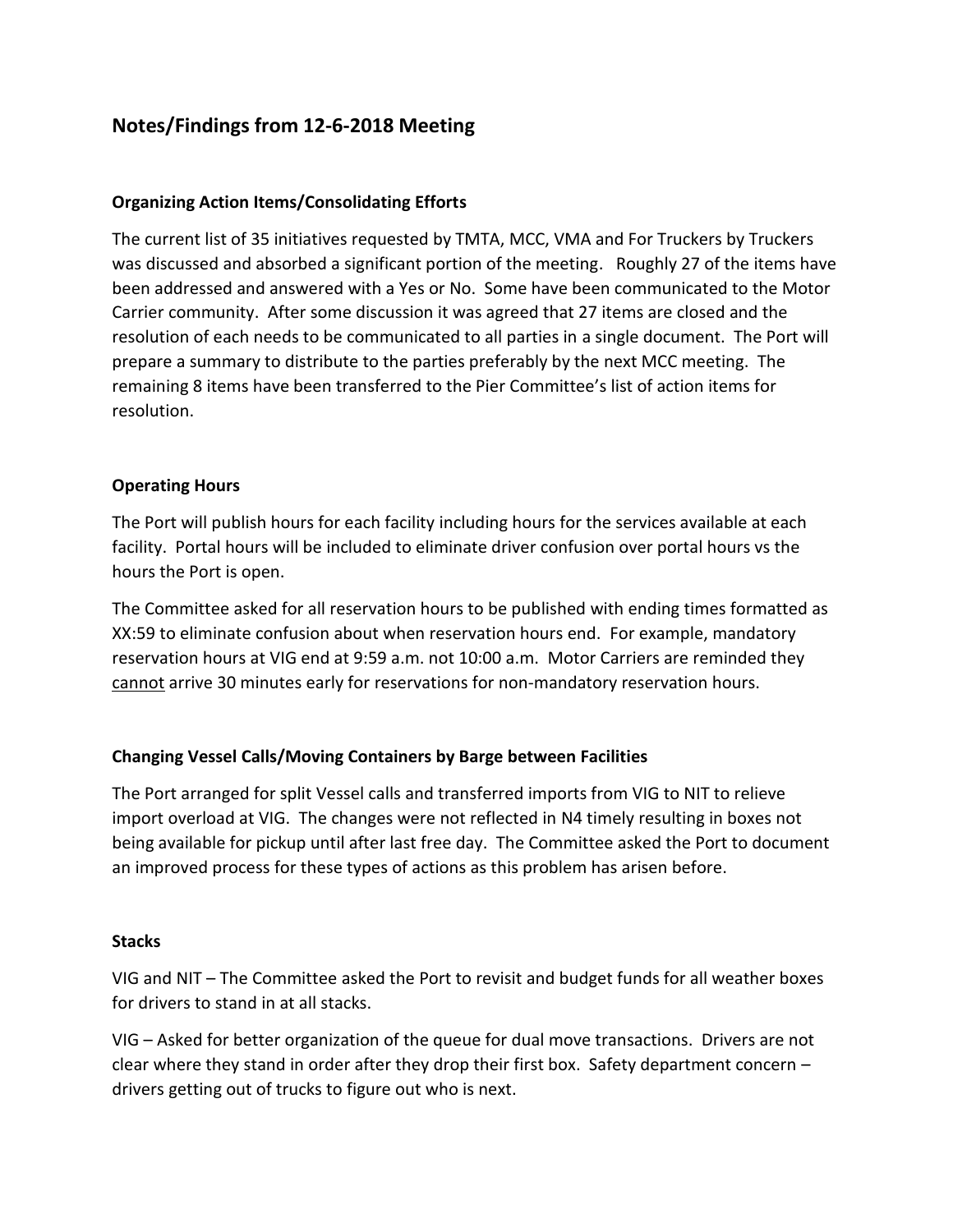The number of trucks in queue will drop if the Port is functioning efficiently, algorithms are improved to increase the number of dual moves using only one stack and drivers arrive in a spaced out manner over each one hour reservation period. Other initiatives are designed to improve efficiency. Algorithms are being rewritten to put more dual moves in one stack. The order in which drivers arrive during the reservation hour is not a controllable factor so we did not spend time on that. There is no system in place that lets the drivers know where they stand in queue. Need a queue area but no space available. Improvements above will be a first step. The TMTA Board is invited to make suggestions to the Committee.

#### **VIG Gates**

Gate capacity greatly exceeds stack capacity now. Each gate can process a truck in less than 2 minutes (add time for empty returns) while transfer zone and stack time is much longer even under the best conditions. At times it is necessary to stop gate transactions when too many trucks are in the transfer zone.

Under ideal conditions we should see one truck in the stack and one in the transfer zone for that stack.

#### **Reservations**

Split release of reservations suggested by Charles Glover and described in the minutes from the 11-28-18 meeting was discussed. The TRS 2.0 Committee will take it up.

The Committee will continue to discuss fair access to reservations. It is clear, however, that BCO must provide Motor Carriers with more advance notice of the boxes they want to move to improve the chances for successful retrieval of a box.

The Committee asked for additional information on reefer reservations. Some carriers report obtaining early morning (5 a.m.) reefer reservation but finding the box does not have a mounted genset. No genset mount available until after 8 a.m. resulting in an extended turn time.

#### **Pro Pass**

At the last meeting we reported each Committee member has one or two drivers who regularly has problems with their turn times. ProPass is mounted correctly. Mark Higgins was given an example to research to determine if there is a problem with the driver's account or transponder or something else is going on. Results will be discussed at the December 13, 2018.